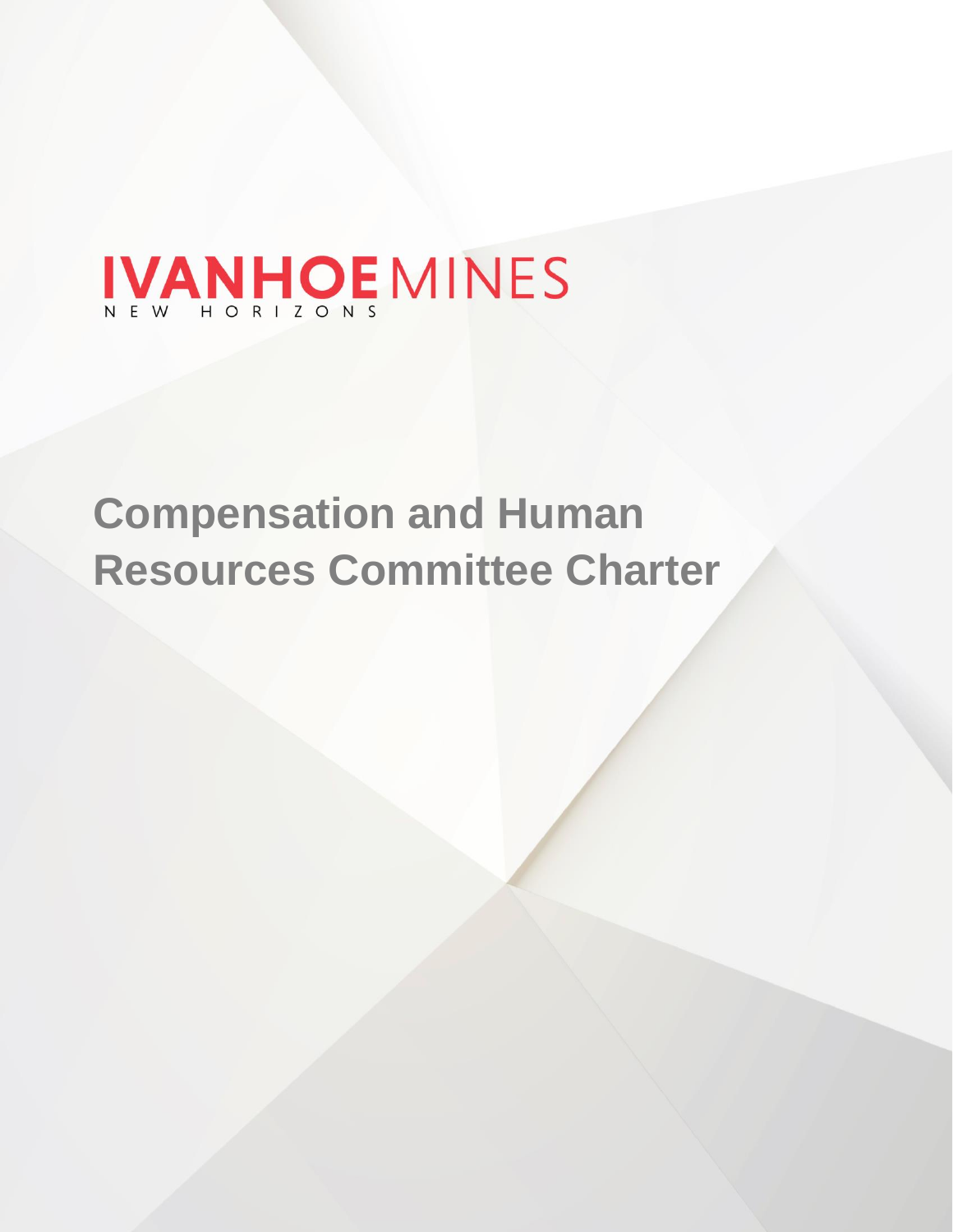

# **I. PURPOSE**

The primary objective of the Compensation and Human Resources Committee (the "Committee") of Ivanhoe Mines Ltd. (the "Company") are to assist the Board of Directors (the "Board") in discharging its responsibility to oversee executive compensation, employee and labour relations, and human resource development, by reviewing, evaluating and making recommendations to the Board, as required, regarding: (i) compensation and benefits for the directors of the Company, the Chief Executive (as defined below), executive officers reporting directly to the Chief Executive ("Executive Officers"), and other officers ("Senior Management"); (ii) overall policies and compensation structures and strategies for its employees, (iii) policies and procedures with respect to the Company's human resources, including the recruitment, development, succession and retention of the Chief Executive, Executive Officers, Senior Management and key senior employees; and (iv) the Company's overall labour relations status and strategy.

# **II. ORGANIZATION**

The Committee shall consist of three or more independent directors and shall satisfy the laws governing the Company and the independence and experience requirements of securities law, stock exchanges and any other regulatory requirements.

The members of the Committee shall be appointed by the Board upon the recommendation of the Nominating & Corporate Governance Committee.

A majority of the members of the Committee shall constitute a quorum at any meeting of the Committee.

A majority of the members of the Committee shall be empowered to act on behalf of the Committee.

The Committee may form, and delegate authority to, subcommittees when appropriate.

# **III. MEETINGS**

The Committee shall meet as many times as the Committee deems necessary, but not less frequently than two times per year.

The members of the Committee shall select a chair that will preside at each meeting of the Committee and, in consultation with the other members of the Committee, shall set the agenda of items to be addressed at each upcoming meeting.

The Chair shall ensure that the agenda for each upcoming meeting of the Committee is circulated to each member of the Committee. Meeting minutes, resolutions and meeting agendas will be made available to individual directors upon request.

# **IV. AUTHORITY AND RESPONSIBILITIES**

The Committee shall have the following authorities and responsibilities:

**Compensation Objectives, Goals and Philosophy**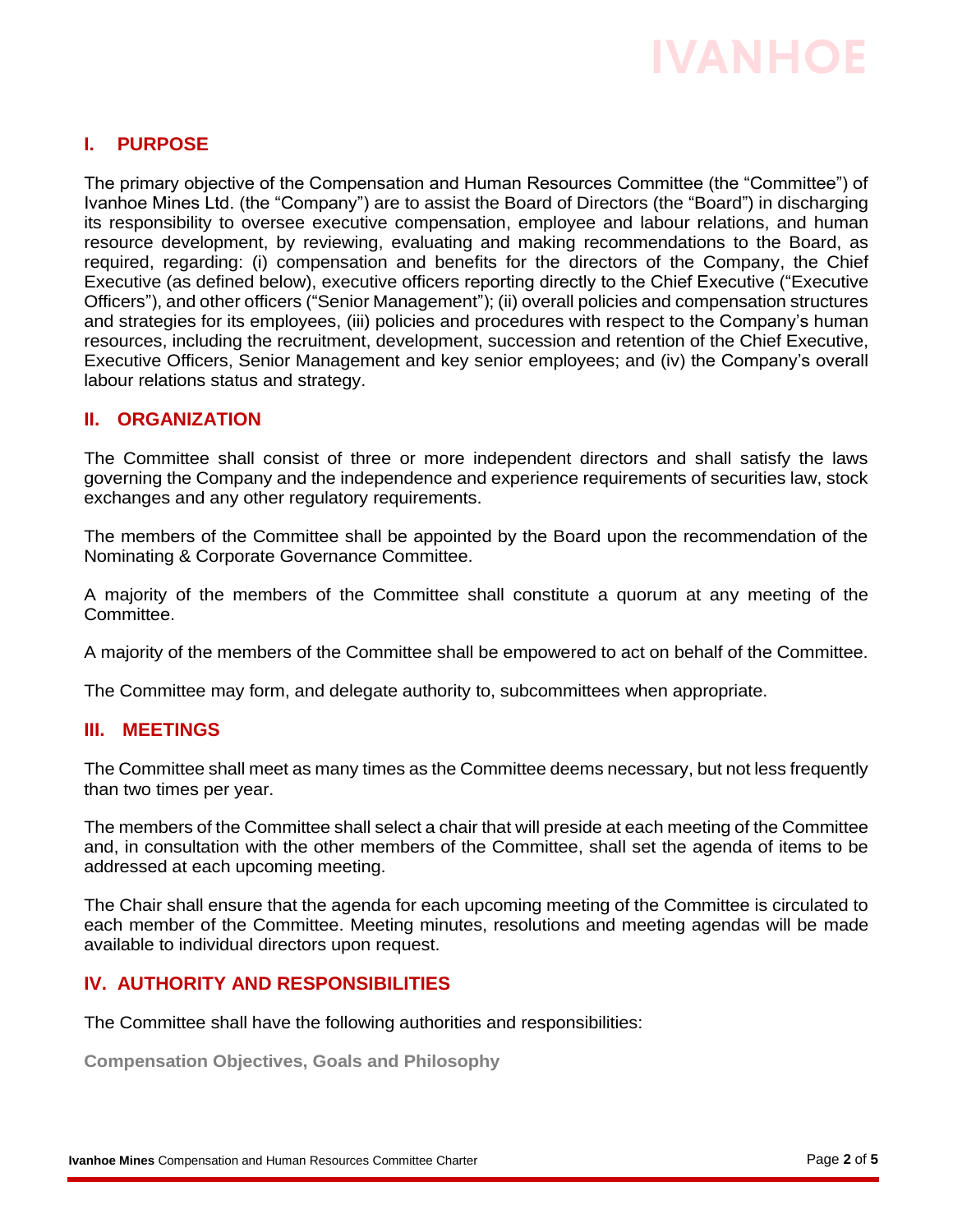

**IVANHOE** 

2. At least annually, review, assess and report to the Board the risks associated with the Company's compensation philosophy and practices, with a view to avoiding programs that would encourage unnecessary risk-taking.

#### **President and/or Chief Executive Officer**

- 3. On an annual basis, review and recommend to the Board the corporate goals and objectives for the President and/or Chief Executive Officer (the "CEO", and each the "Chief Executive") and review and evaluate the Chief Executive's performance in light of such previously established corporate goals and objectives.
- 4. On an annual basis, review and recommend for approval the Chief Executive's compensation and benefits based on the Committee's review and evaluation set forth above, including shortterm and long-term incentive components of compensation. In determining both the short-term and long-term incentive components of Chief Executive compensation, the Committee will also consider, among such other factors as it may deem relevant, the Company's performance, shareholder returns, the value of similar incentive awards to chief executive officers at comparable companies and the awards given to the Chief Executive in past years.

## **Executive Officers**

- 5. On an annual basis, review the performance of and the proposed compensation and benefits for Executive Officers as recommended by the Chief Executive.
- 6. Recommend to the Board the compensation and benefits for existing or proposed Executive Officers, which may include a recommendation with respect to among other things, annual base salaries, short-term and long-term incentives and performance criteria for the vesting of incentive securities.
- 7. To the extent not determined by the applicable employment agreement or applicable law, review any proposed severance or termination arrangements with any executive officer and recommend any such severance or termination arrangements or agreements to the Board.

#### **Senior Management**

8. Review and recommend to the Board, proposed bonus awards for Senior Management as recommended by the Chief Executive, including short-term and long-term incentives and any performance criteria for the vesting of such incentive securities.

#### **Employees**

9. Review and recommend to the Board, proposed grants or awards of securities of the Company to all employees, including any performance criteria for the vesting of such securities, as recommended by the Chief Executive.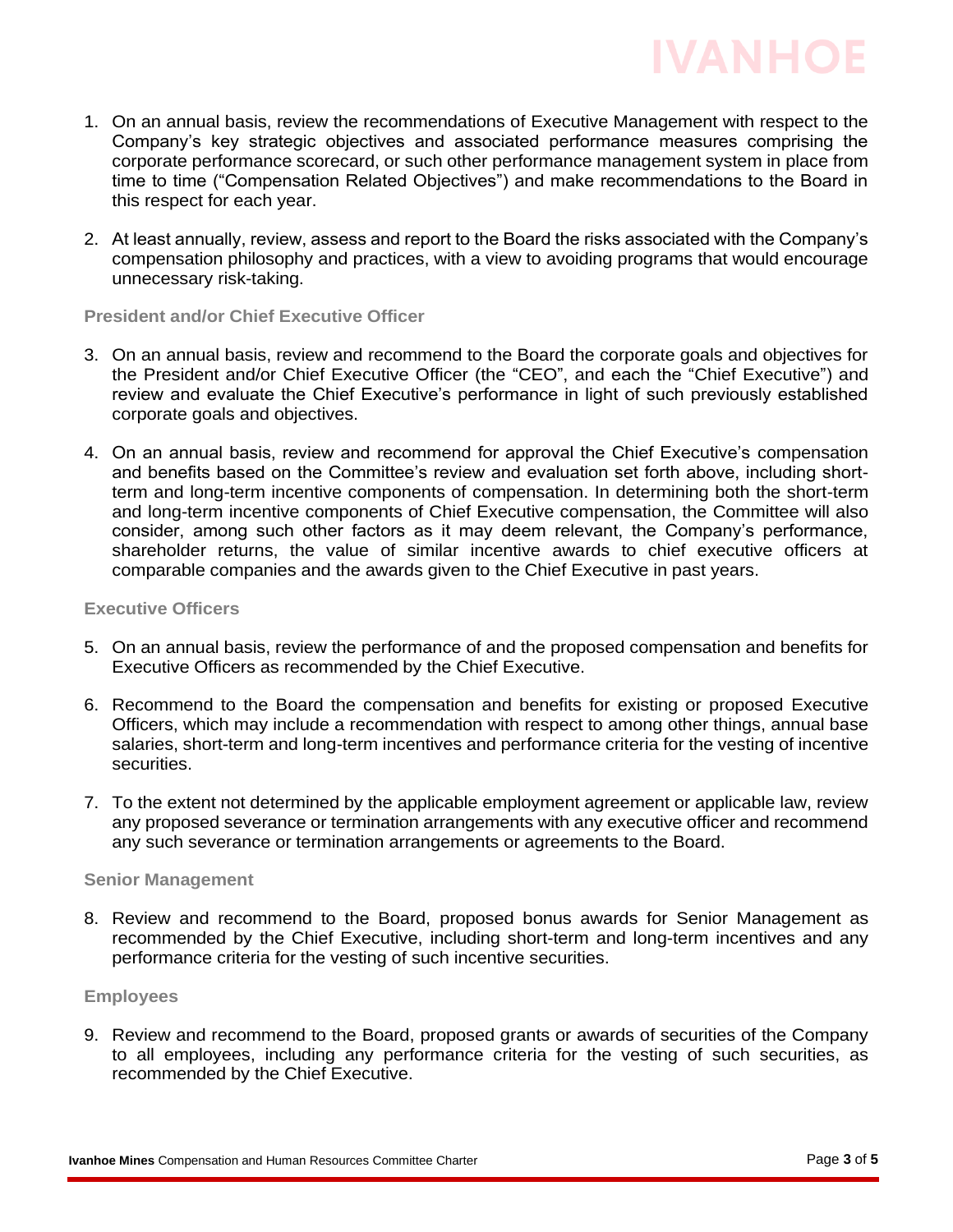

- 10. Review management recommendations for ad-hoc bonus awards (outside the approved subsidiary and joint venture bonus schemes) to non-executive employees for amounts exceeding \$50,000.
- 11. Periodically review, with the Chief Executive, the Company's broad policies, strategies and structures regarding overall employee compensation, as well as the Company's labour relations status and its overall labour relations strategy.
- 12. Review annually a report on the Company's human resources policies and programs, including but not limited to employee diversity and inclusion initiatives and union-management relations at the Company's unionized operations and any collective agreement settlements at those operations.

#### **Directors**

13. On an annual basis, review the adequacy and form of compensation and benefits for directors, and recommend to the Board any changes thereto.

#### **Administration of Securities-based Incentive Plans, Reporting and Disclosures**

- 14. Administer and make recommendations to the Board with respect to the Company's securitiesbased compensation plans, including proposed amendments, the termination of such plans, or the implementation of new plans.
- 15. Prepare and file all applications for approval required to be obtained under any securities law, from any stock exchange, or from any other regulatory authority (each a "Regulatory Body") in respect of any proposed amendments to, termination of, or the implementation of, securitiesbased compensation plans, subject to final Board approval of any implementation of such compensation plans, including proposed amendments, the termination of such plans, or the implementation of new plans.
- 16. Prepare and file any other report, notice or other document that may be required by a Regulatory Body relating to compensation matters.
- 17. Prepare and recommend to the Board as may be required, all executive compensation disclosure required to be included in the Company's management proxy circular prepared for each annual and general or special meeting of the shareholders.

#### **Human Resources**

- 18. With the Chief Executive, periodically review the Company's employee management processes, development and training programs for Executive Management, officers and key senior employees, with the intent to better align the Company's human resources with the Company's strategic objectives and ensure that the Company has the best and correct personnel and staffing at all levels of the Company.
- 19. In conjunction with the full Board, review, at least annually, succession planning for the Chief Executive and Executive Officers, including respective designated emergency replacements.